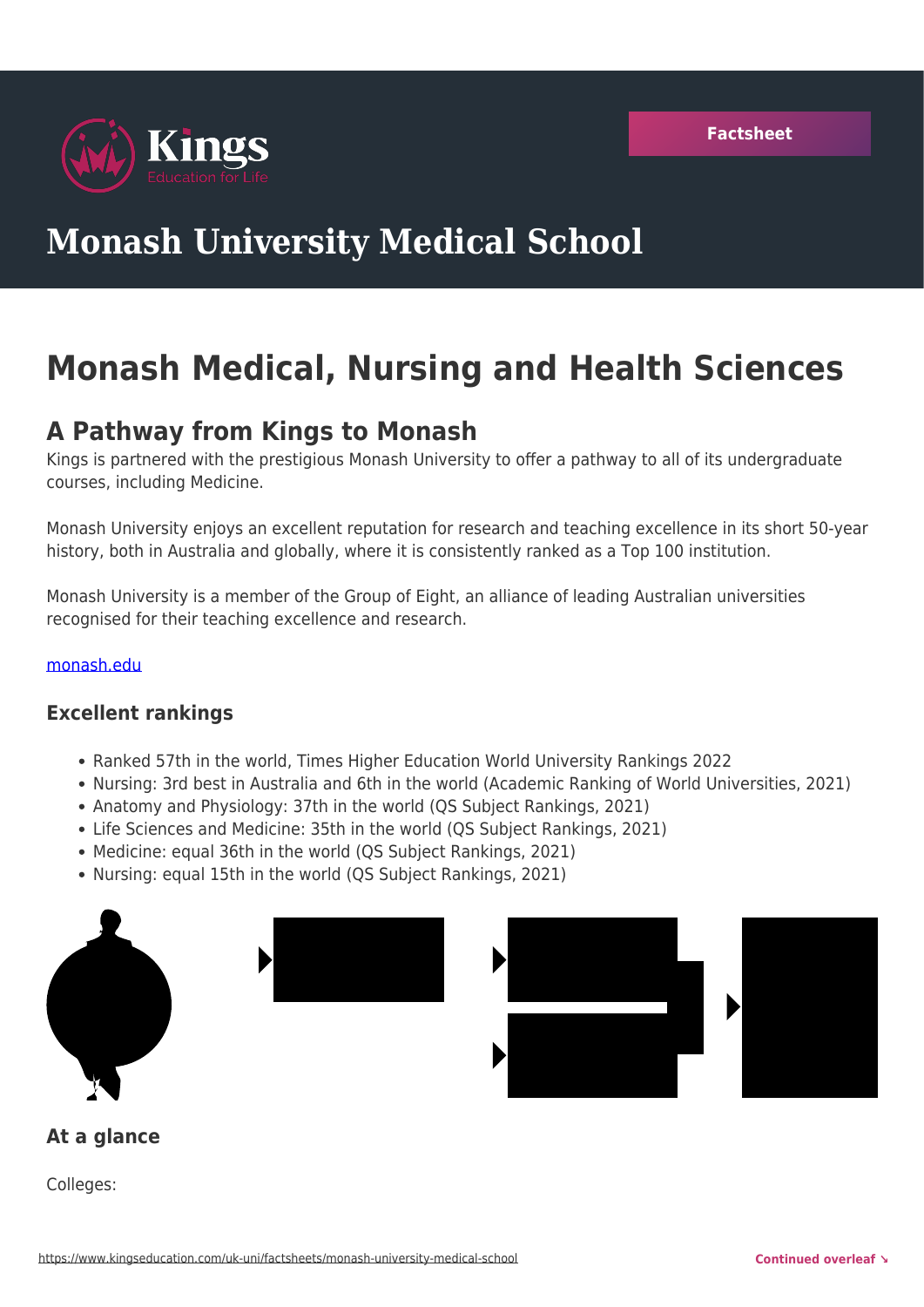- Kings Bournemouth
- Kings Brighton
- Kings London
- Kings Oxford

Start dates:

September 2022

Entry requirements:

- Completed 11 12 years of schooling
- Minimum IELTS 6.5
- Completing the **[Medical Summer Programme](https://www.kingseducation.com/uk-uni/smartclass-medical-summer)** first is highly recommended

Minimum age:

 $• 16.5$ 

Length:

• 1 academic year (3 terms)

Lessons:

Average 21 hours per week, plus homework and private study

Class size range:

 $8 - 12$ 

### **Learning outcomes**

- Raise academic qualifications to UK university entrance level
- Raise English to university level
- Develop learning and self-study skills for degree level
- Full preparation for participation in the MMIs
- Develop relevant working experience required for entry into medical school



# **One-year Foundation pathway**

You will follow the specialist Kings Advanced Level Foundation. This is based on A-level and taught by Alevel teachers.